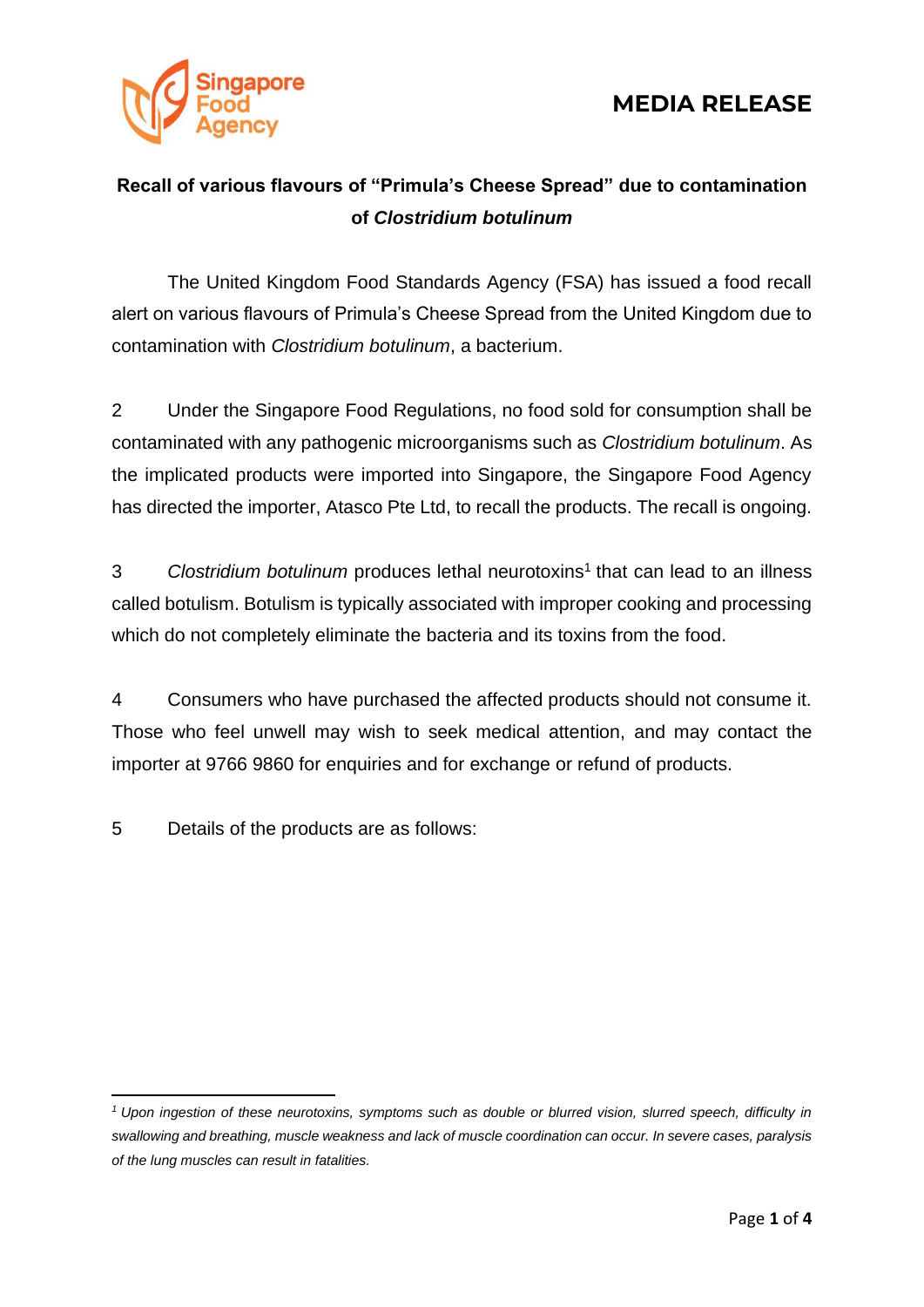

### **MEDIA RELEASE**

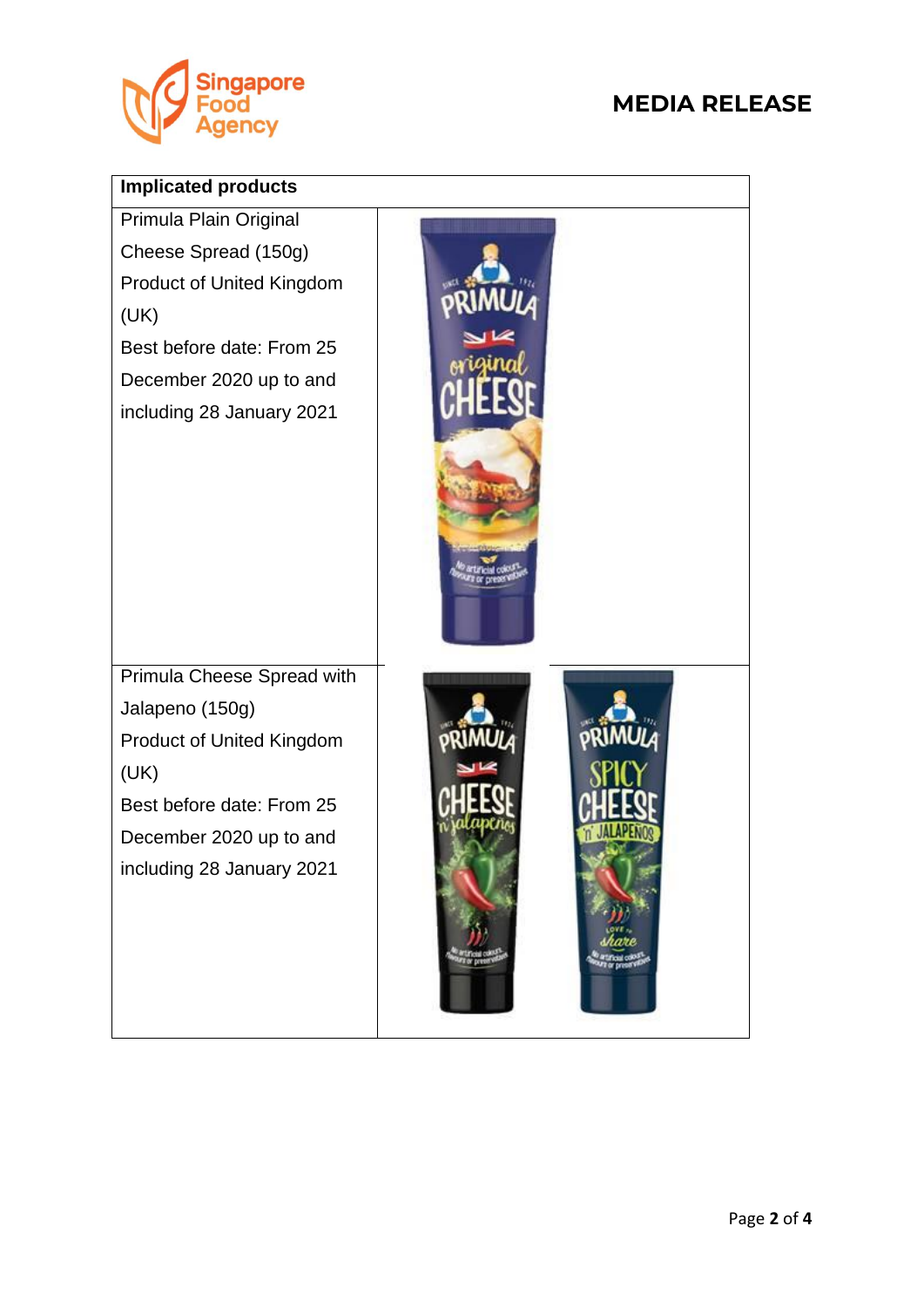

# **MEDIA RELEASE**